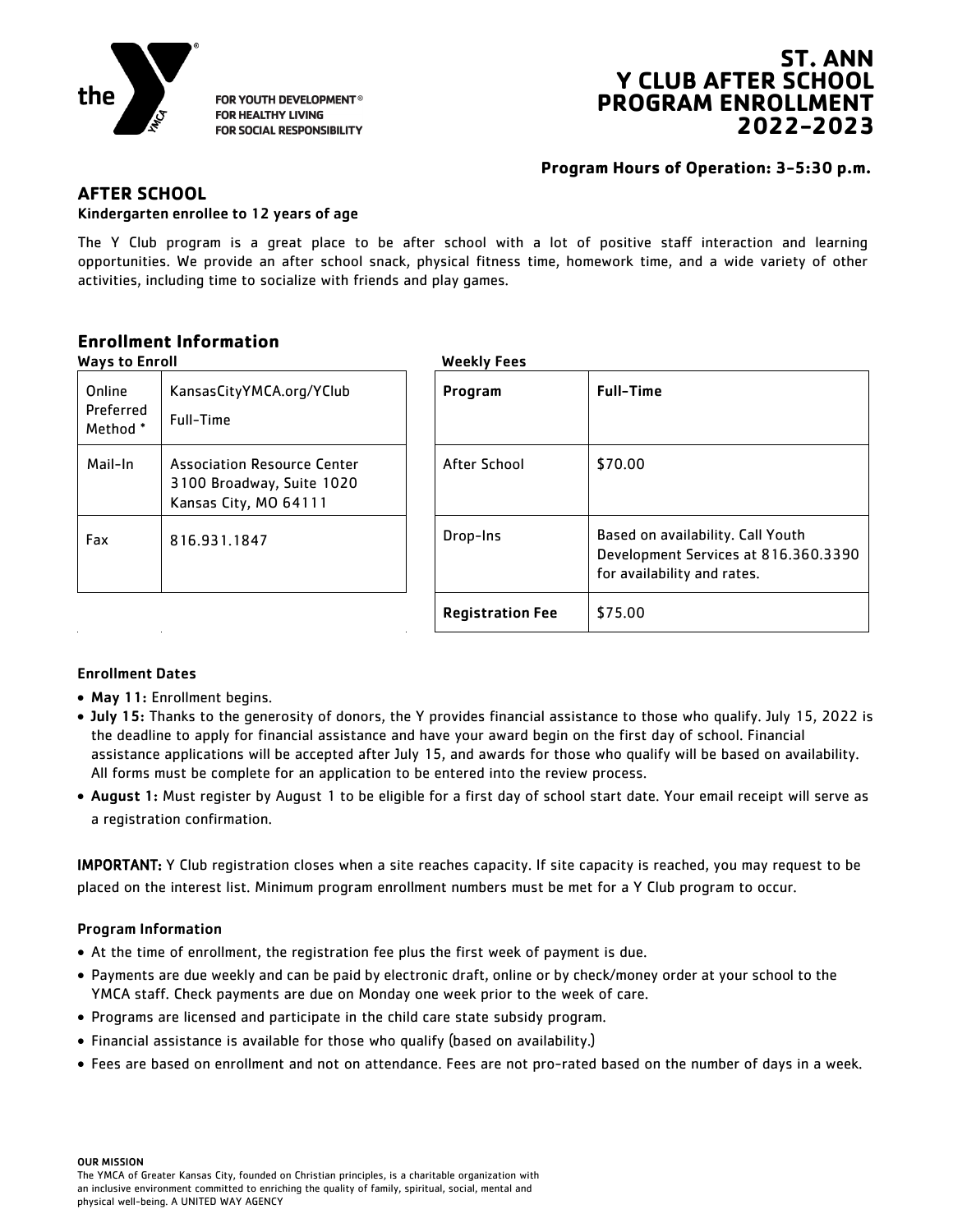### Program Information, continued

- Registrations for future start dates require payment for all weeks up to the start date.
- Changes to enrollment are based on availability and are required in writing one business week prior to the effective date of the change.
- Withdrawing from the program requires one week's notice in writing on the Change/Drop Request form.
- Because we are committed to protecting your privacy, email registrations and email payment information are not accepted.

#### Discipline Policy

Our discipline policy is youth-centered and designed to achieve a positive outcome to misbehaviors and conflicts. We acknowledge good behaviors. We respond to misbehaviors and conflicts in an appropriate manner. We have zero-tolerance for violence and bullying; we follow the school or district policy in which the programs is held. We have the right to suspend or expel children from our programs if they or their families threaten the safety or interfere with the sustainability of a quality program. When misbehaviors occur, we will redirect behaviors, discuss the situation, and suggest a more appropriate course of action. We will also develop a guidance plan and when necessary, meet with families to resolve the misbehavior. If inappropriate behavior continues, it might be necessary to implement consequences such as loss of privilege or a brief separation from the group. If timeout is used, it will be no longer than 1 minute per year of age. Group timeouts are prohibited by the Y.

#### Program and Administrative Fees

- A late payment fee of \$20 is charged if your payment is received after the due date.
- A late pickup fee of \$1 is charged per minute per child. Late pickup fees are due when your child is picked up.
- Administrative Fee for enrollment changes: \$25 per request.
- Reenrollment Fee (if your child leaves the programs and returns in the same school year): \$25.

#### Public Health Disclaimer

In the event Y Club services must be closed for a period of time by the school district or government office, 50% of the program fee may be required to ensure program continuity.

For more information, visit KansasCityYMCA.org/YClub. For program and account information, call the Youth Development Services Support Line at 816.360.3390.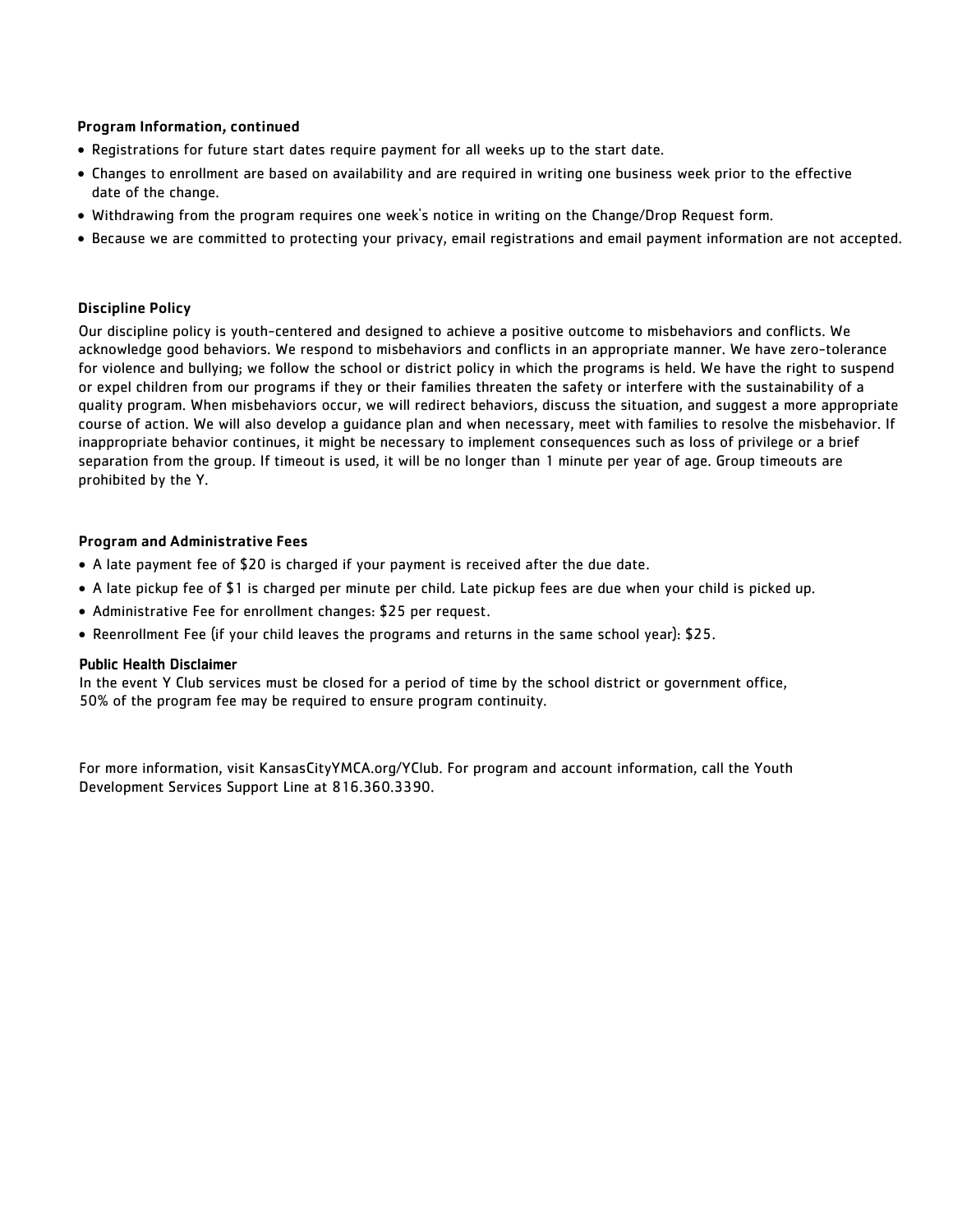

 $F = 0.5$ For  $F = 0.1$ 

**FOR YOUTH DEVELOPMENT® FOR HEALTHY LIVING FOR SOCIAL RESPONSIBILITY** 

# **ST. ANN Y CLUB AFTER SCHOOL PROGRAM ENROLLMENT 2022-2023**

| For Office Ose Only:                                                                                                     |                       |                     |            |                   |  |
|--------------------------------------------------------------------------------------------------------------------------|-----------------------|---------------------|------------|-------------------|--|
| <b>Customer ID</b>                                                                                                       |                       |                     |            |                   |  |
| <b>Signature</b>                                                                                                         | <b>Date Processed</b> |                     |            |                   |  |
| Please type or print neatly and complete all sections. Incomplete or illegible registration forms will not be processed. |                       |                     |            |                   |  |
|                                                                                                                          |                       |                     |            |                   |  |
| <b>Participant Information</b>                                                                                           |                       |                     |            |                   |  |
| Child's Name                                                                                                             | Date of Birth         | $\Box$ Male         | Non-Binary | Grade - Fall 2022 |  |
|                                                                                                                          |                       | Female 0ther        |            |                   |  |
| <b>Address</b>                                                                                                           |                       |                     |            |                   |  |
|                                                                                                                          |                       |                     |            |                   |  |
| City                                                                                                                     |                       | State               | Zip        |                   |  |
|                                                                                                                          |                       |                     |            |                   |  |
| <b>Primary Guardian Name</b>                                                                                             |                       |                     |            |                   |  |
|                                                                                                                          |                       |                     |            |                   |  |
| Employer                                                                                                                 |                       |                     |            |                   |  |
|                                                                                                                          |                       |                     |            |                   |  |
| <b>Primary Phone</b>                                                                                                     | <b>Mobile Phone</b>   |                     |            |                   |  |
|                                                                                                                          |                       |                     |            |                   |  |
| Email                                                                                                                    |                       |                     |            |                   |  |
|                                                                                                                          |                       |                     |            |                   |  |
| <b>Secondary Guardian Name</b>                                                                                           |                       |                     |            |                   |  |
|                                                                                                                          |                       |                     |            |                   |  |
| <b>Employer</b>                                                                                                          |                       |                     |            |                   |  |
|                                                                                                                          |                       |                     |            |                   |  |
| <b>Primary Phone</b>                                                                                                     |                       | <b>Mobile Phone</b> |            |                   |  |
|                                                                                                                          |                       |                     |            |                   |  |
| Email                                                                                                                    |                       |                     |            |                   |  |
|                                                                                                                          |                       |                     |            |                   |  |
|                                                                                                                          |                       |                     |            |                   |  |
| <b>Enrollment Information</b>                                                                                            |                       |                     |            |                   |  |

Program: Full-Time After School \$70.00 Drop-In Only

1. Does your child take any medications on a daily basis? If yes, please list:

2. Will your child be required to take medication while at the program? If yes, please describe: \_\_

3. Has your child ever been diagnosed with allergies, AD(H)D, Autism, emotional health disorders, or hearing disabilities? If yes, please describe:

4. Does your child have an IEP or 504? If yes, please describe:

5. Does your child require special assistance? If yes, please describe:

6. What is your child's primary language?

**OUR MISSION**